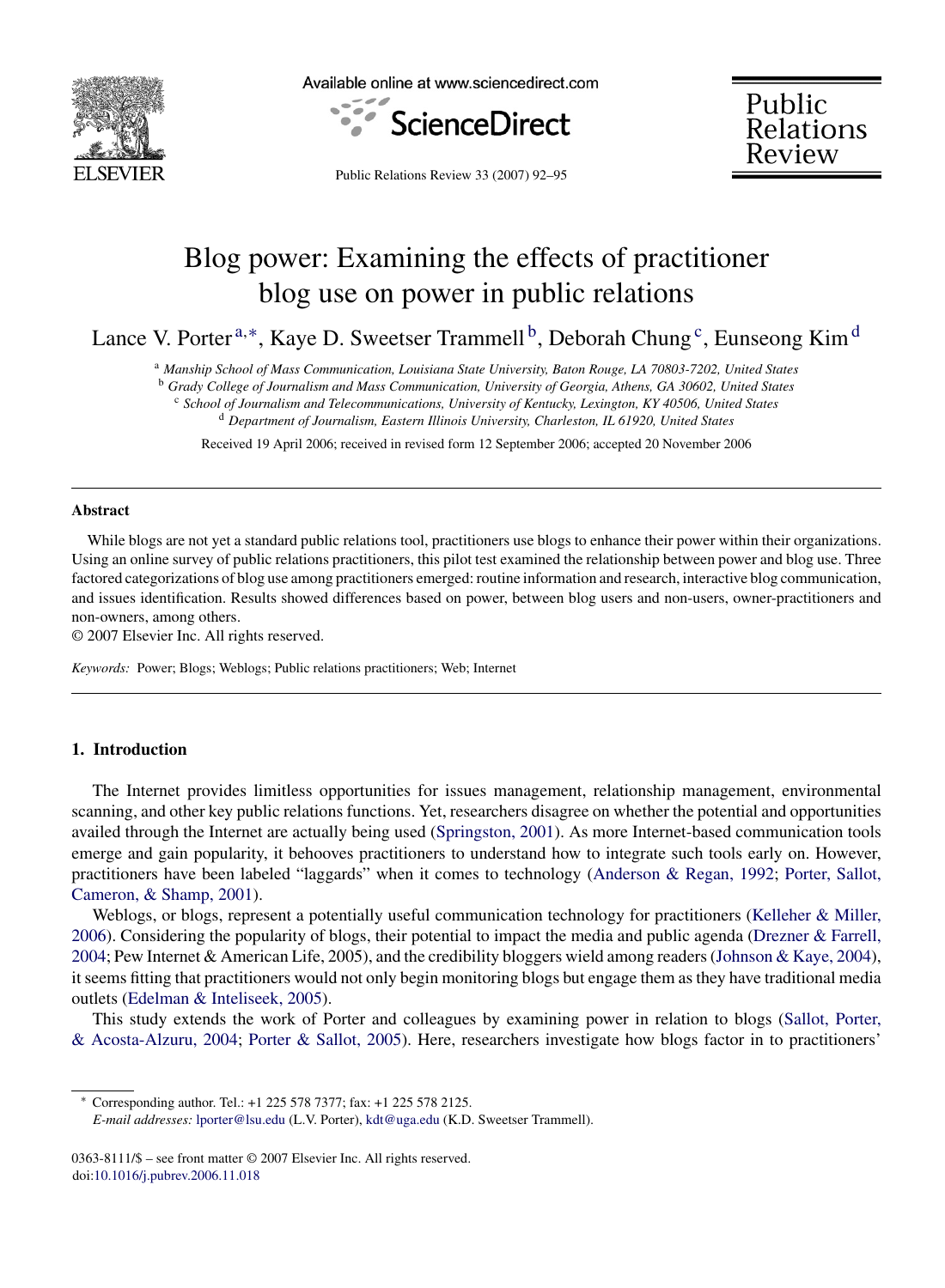structural, expert, prestige, and ownership power within their organizations [\(Finkelstein, 1992\)](#page-3-0) and the relationship between power and blog use.

# **2. Method**

This study used an online survey to explore the relationship between power and blog use among public relations practitioners. The questionnaire employed [Porter and Sallot's \(2005\)](#page-3-0) power and Web use items. Blog credibility was measured through two questions previously used to assess media credibility [\(Kiousis, 2001;](#page-3-0) [Johnson & Kaye, 2004\).](#page-3-0)

Participants were identified as being public relations practitioners through the Public Relations Society of America (PRSA) directory. From the directory, 1,125 individuals were randomly selected and then sent an e-mail to take the survey. Only 916 went to working e-mail addresses. Even though 37% of respondents aborted the survey before completing it, their responses were used in the analysis.

The invitation guaranteed respondents confidentiality and was sent in two waves a week apart in early 2006. The overall response rate was 14% (*N*= 132), with 87 practitioners responding in the first wave and 44 in the second. This response rate is similar to other Web surveys ([Porter & Whitcomb, 2003\),](#page-3-0) those conducted on public relations practitioners ([Porter & Sallot, 2003, 2005\),](#page-3-0) and online surveys of public relations students [\(Sha & Toth, 2005\).](#page-3-0)

### **3. Results**

Consistent with national figures on blog use at the time, 9.8% of the respondents reported writing/maintaining blogs. Of those bloggers, 45.5% indicated that they discuss public relations on their blogs, 23.1% were blogging as a part of their job, and 76.9% maintained personal blogs. Using a 5-point Likert scale ranging from never (1) to very frequently (5), half of the participants reported reading blogs written by others ( $M = 2.45$ ; S.D. = 1.08) and only about 1 in 10 indicated that they interacted by leaving comments on the blog  $(M = 1.52, S.D. = .86)$ . In asking practitioners to predict the future use of blogs in the profession, practitioners disagreed with the statement that blogs were a passing fad  $(M = 2.55; S.D. = .78)$ .

Indices were constructed from the Likert-type blog use items adapted from previous studies ([Porter & Sallot, 2005\).](#page-3-0) Principal components factor analysis of the 16 items employed varimax rotation, producing three factors: routine information and research, interactive blog communication and issues identification.

**H1.** Practitioners who use blogs more frequently will perceive greater structural power within their organizations than practitioners who use blogs less frequently.

This hypothesis was not supported.

**H2.** Practitioners who use blogs more frequently will perceive greater expert power within their organizations than practitioners who use blogs less frequently.

An ANOVA of subjects' responses to the item "My informational use of blogs has empowered me as an expert in my organization" approached significant main effects for blog use for routine information and research factor (*F*(1,  $117$ ) = 3.2,  $p < 0.078$ ) and yielded significant main effects for blog use for issues identification factor ( $F(1, 117)$ ) = 7.3,  $p < .01$ ). There was no significant finding for the interactive blog communication factor.

**H3.** Practitioners who use blogs more frequently will perceive greater prestige power within their organizations than practitioners who use blogs less frequently.

This hypothesis was not supported.

**H4.** Owner-practitioners will use blogs more frequently than practitioners who are not owners.

A one-way ANOVA yielded significant main effects. Owner-practitioners used blogs more than non-owners for the interactive blog communication factor  $(F(1, 113) = 8, p < .006)$  and for the issues identification  $(F(1, 112) = 4.3,$ *p* < .05) factor.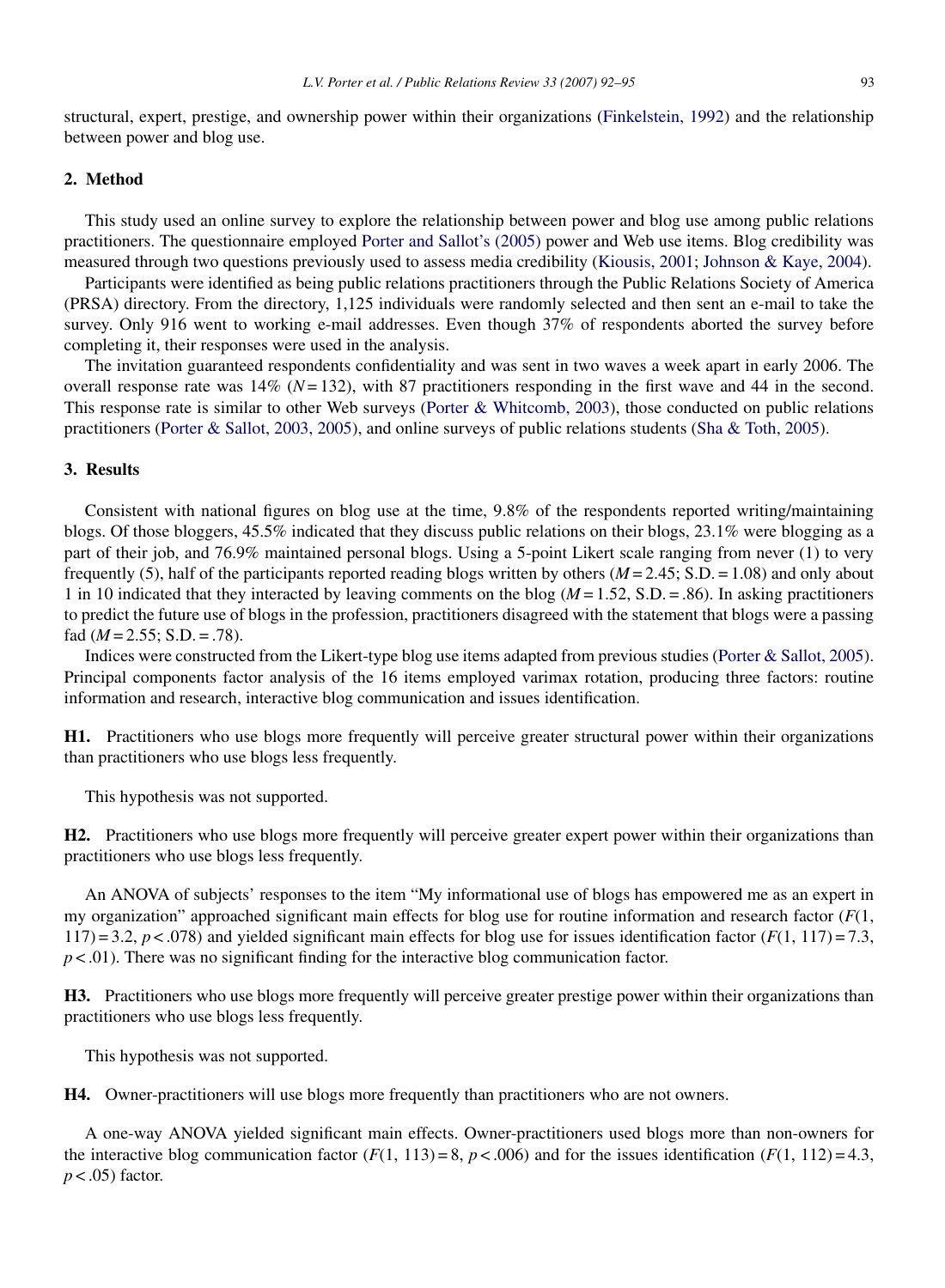RQ1 Will practitioners who write or maintain a blog have more power than those who do not blog?

A one-way analysis of variance found that practitioners who write or maintain a blog perceive that they have significantly more prestige power  $(F(1, 120) = 23.4, p < .000)$  and expertise power  $(F(1, 119) = 22.9, p < .000)$  than those practitioners who do not blog.

RQ2 How does PR practitioners' blog use relate to gender, age, professional tenure, race, education, and income?

A one-way analysis of variance found that practitioners who use blogs for routine information and research have been working in public relations significantly longer  $(F(1, 81) = 3.8, p < .05)$ . A one-way analysis of variance found that practitioners who use blogs for issues identification are significantly older  $(F(1, 77) = 5.9, p < .018)$  and have been working significantly longer in public relations  $(F(1, 81) = 9.1, p < .003)$ . Males were marginally significantly more likely than females  $(F(1, 79) = 3.2, p < .077)$  to use blogs for issues identification.

- RQ3 Do practitioners of different affiliations (agency, corporate, not-for-profit, etc.) use blogs differently? A oneway ANOVA found that practitioners of different affiliations use blogs differently  $(F(1, 83) = 2.452, p < .032)$  for routine information and research. Tukey follow-up procedures found that sole practitioners use blogs significantly more  $(F(1, 83) = 2.5, p < .032)$  than practitioners of other affiliations.
- RQ4 Do practitioners' levels of blog use affect amount of time they spend analyzing issues? A one-way analysis of variance found that practitioners who use blogs more for routine information and research believe that blogs help them sort through and analyze issues more quickly than practitioners who use blogs less for routine information  $(F(1, 112) = 10.8, p < .001).$
- RQ5 Does practitioners' blog use for revenue generation relate to overall blog use? A one-way analysis of variance found that practitioners who use blogs more for issues identification believed that blogs generated additional revenue for their clients  $(F(1, 112) = 5.9, p < .02)$ .
- RQ6 Is there a relationship between blog use and the credibility practitioners assign to blogs? Practitioners who were high users of blogs for routine information and research believe that blogs are more credible than practitioners who use blogs less for routine info at a marginally significant level  $(F(1, 111) = 3.7, p < .06)$ .

## **4. Discussion**

Data here indicate that blogs are not being used as a standard public relations tool. Even so, it is clear that practitioners see the importance of blogs. This study notes those who use blogs are very different from those who do not, confirming other Internet use findings [\(Porter et al., 2001\).](#page-3-0) Practitioners who blog feel they have more expertise and prestige power than those who do not blog. As such, this pilot study emphasizes the importance of examining the relationship between power and blog use. Those who write or maintain blogs were the only practitioners who saw increased prestige power for themselves as a result of their blog use.

The blog use factors here differed somewhat from similar, more general studies of pervasive technology among public relations practitioners [\(Porter & Sallot, 2005\).](#page-3-0) There appears to be a natural evolution of adoption for blog use in the reported factors. Practitioners begin using blogs routinely for informational purposes – seeking out alternative viewpoints, the latest news, and experimenting with blogs for research purposes. Then, use shifts to a more professional – albeit passive – orientation. This issues identification factor allows practitioners to continue to use blogs for information but in a more strategic and professional manner. The final step in the evolution of blog use is to begin engaging in twoway communication. Here, users have already been indoctrinated into the quirky blog community, are aware of how their organization or client is being discussed in blogs, and are then ready to become an active part of the conversation as well by maintaining a blog or interacting on others'.

The findings here establish a clear link between blog use and power. Certainly merely using blogs will not provide a practitioner with power. Yet, it is evident that those with power continually drive themselves to not only stay current with trends in the industry, but they seek to lead the industry and establish protocols for using emerging tools that can be